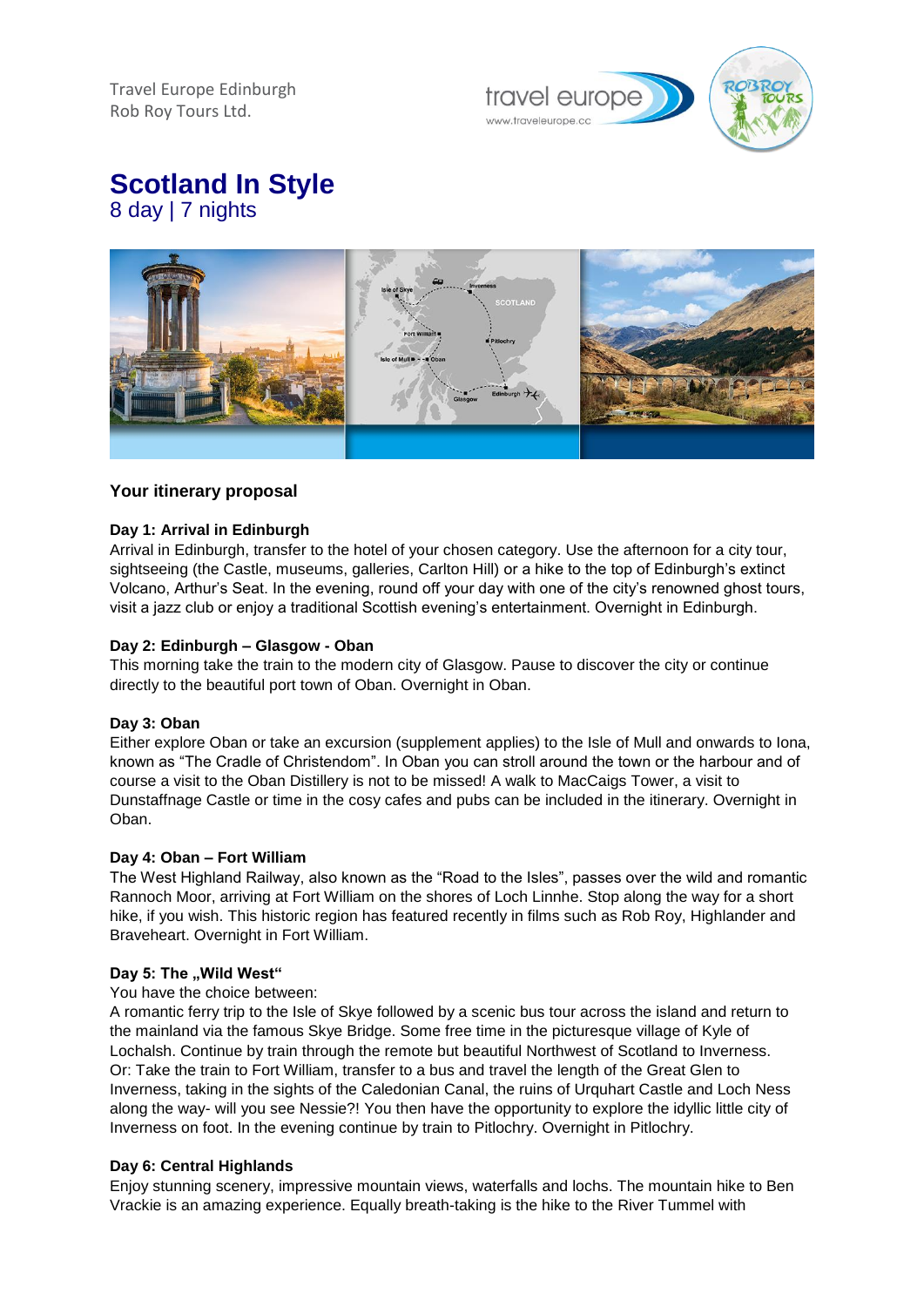Travel Europe Edinburgh Rob Roy Tours Ltd.



picturesque views from the Pass of Killiecrankie and Queens View. Visit the impressive Blair Castle and Gardens, seat of the Duke of Athol, famed for its salmon run. Not to be missed is a visit to Edradour, Scotland's smallest whisky distillery. Overnight in Pitlochry.

## **Day 7: Edinburgh**

Train ride to Edinburgh. Spend the last full day of your Scottish experience in the capital with museums, gardens and of course the castle. Spend the afternoon relaxing in one of the many cafes and in the evening there is time for one last drink in a traditional pub. Overnight in Edinburgh.

# **Day 8: Departure from Edinburgh**

Airport transfer and flight home or connecting programme.

# **How does it work?**

The given itinerary is only a rough outline for your round trip through Scotland. More detailed information on programme options, exact descriptions for visits, hikes, train schedules or hotels will be given after booking in our extensive "Travel Manual".

## **Daily individual arrival!**

Please note: Mentioned excursions might not always be feasible due to events beyond our control. When preparing your travel documents, we are dependent on information from various service providers. We can't guarantee the accuracy of all information.



# **Prices and conditions**

PRICES 2022 (min. 2 persons), per person, double/twin room:

### **Package A – hotel/ half board**

Overnight stays in handpicked three and four star middle class hotels with breakfast, INCLUDING seven multi-course dinners with a choice of menu (except day 3): Half double room: € 1600,00 Single room surcharge: € 359,00

### **Package B - hotel/ breakfast**

Overnight stays in handpicked three and four star middle class hotels with breakfast: Half double room: € 1369,00 Single room surcharge: € 359,00

## **Package C - B&B**

Overnight stays in handpicked B&Bs: Half double room: € 1335,00 Single room surcharge: € 390,00